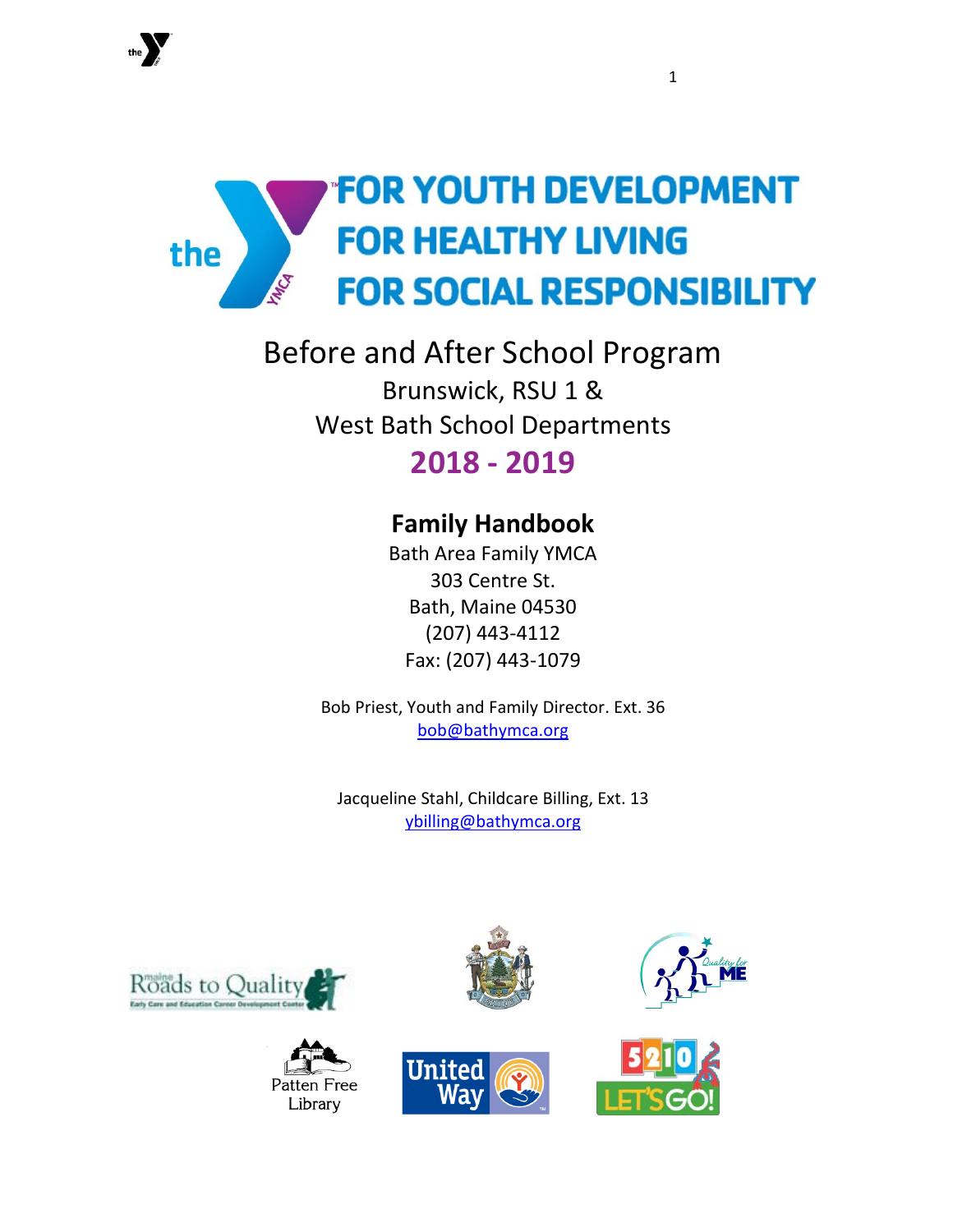

### **Bath Area Family YMCA Mission**

The purpose of the Bath Area Family YMCA is to promote the health and wellbeing of individuals, families and communities.

We offer a broad range of programs and services to our members and the community. These programs and services are designed to nourish mind, body, and spirit; promote life skills; and improve health and wellness.

We are driven by the values of caring, honesty, respect, and responsibility. We embrace the diversity of our community. We do not discriminate based on race, creed, national origin, age, gender, sexual orientation, disability or socio-economic status.

We always strive to provide our services without regard for one's ability to pay for such services.

# **Our Philosophy**

The Bath Area Family YMCA Child Care Programs offer opportunities for children to interact in an inclusive, child-directed environment. We focus on learning through the developmental areas of language, cognitive, social, emotional and physical development, utilizing "play" as the focal point for all learning. We monitor and assist children in the acquisition of new skills, believing that children learn at their own pace, developing skills as they build upon gained knowledge.

Families are an integral part of our program. Site Directors and Group Leaders help to introduce diversity, while working with the children and families involved in our programs. Our goal is to create an environment that nurtures, encourages respect, promotes self-esteem and trust. Our hope is that the experiences we offer will promote unique and positive outcomes for the children and families we serve.

# **Y Annual Campaign and Scholarship Fund**

The YMCA is a charitable organization that provides financial aid to any individual that is not able to afford services. The funds for these scholarships are raised thanks to YMCA community volunteers that work with our Annual Campaign as well as support from the United Way of Mid-Coast Maine. Parent volunteers are always welcome to join the campaign as a volunteer. Applications for financial aid are always available at the YMCA front desk or on the Y website at [www.bathymca.org.](http://www.bathymca.org/)

#### **Program Goals**

Y-Care is a safe, caring environment where each child is encouraged to learn new skills, to express him or herself freely and explore the environment. Site Directors and Group Leaders facilitate independence and self-esteem while modeling and supporting the development of problem-solving skills.

Site Directors and Group Leaders provide a group environment designed to promote socialemotional, cognitive, physical, and language skills. Using process-oriented activities, children learn risk taking and build self-confidence.

Our program is designed with individual and group activities taking place within the group setting, as well as free and structured playtime. Daily, Site Directors and Group Leaders observe and interact with children attempting to maintain an environment that is stimulating and meets the needs of each child at his/her own level of readiness. Ultimately, in keeping with the purpose and philosophy of the YMCA, we strive to help children develop fully in body, mind and spirit.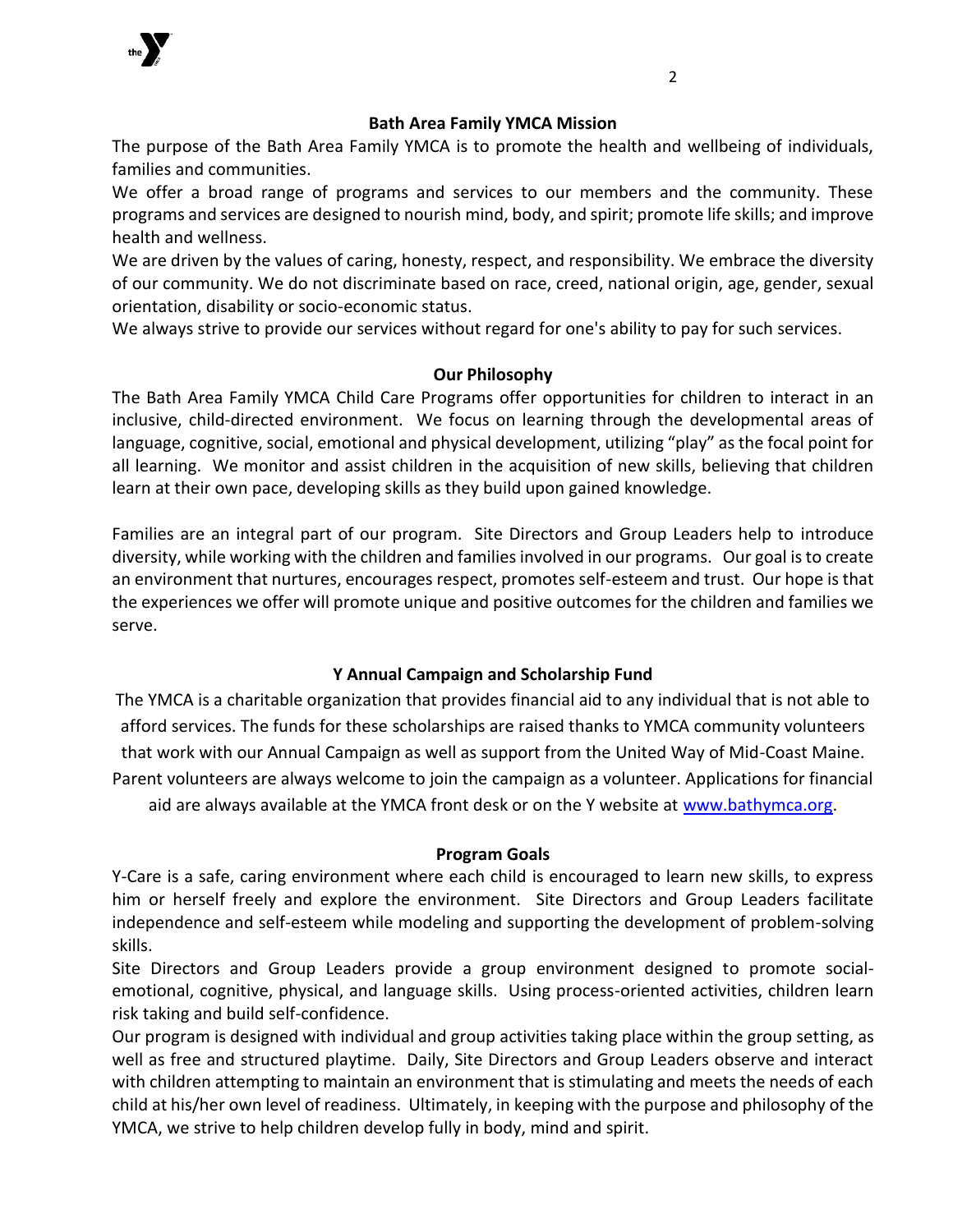

# **Daily Program Philosophy**

We believe that children need time to play. Therefore, the environment in our childcare programs will be designed to allow the children to explore and create independently. It is our goal to provide a developmentally appropriate program, which will enhance the healthy growth of your child as an individual. Through observation, Site Directors and Group Leaders will design age appropriate, creative activities that encourage fun.

# **Orientation**

Before a Family enrolls in the Bath Area Family YMCA Y Care programs, an orientation with the Child Care Director or Site Director will take place. A family orientation night is scheduled for August each year. Families have the opportunity to meet all the Y Care staff at the family orientation, review the handbook and have their questions answered. Families that enter the program throughout the year will meet with the School Age Coordinator or a Site Director for orientation.

# **Admission Information**

The YMCA admits families without regard to sex, race, national origin, religion, political beliefs, marital status, or disability.

- Enrollment is limited and structured to provide the most positive experience for the children
- All of our programs are licensed through the State of Maine Child Care Licensing Department

# **Rights for Children in Childcare Facilities**

The Bath Family YMCA is dedicated to protecting the rights of children enrolled in its programs. Maine's Department of Human Services provides rules, summarized below, outlining the rights of children enrolled in each child care program. We take the steps necessary to protect these rights.

- $*$  Right to freedom from abuse and neglect;
- $*$  Right to confidentiality;
- $*$  Right to freedom from harmful actions or practices;
- $*$  Right to a safe and healthy environment;
- $*$  Right to be free from discrimination;
- $*$  Right to consideration and respect;
- $*$  Right to be informed of services provided by the Child Care Facility;
- \* Right to information regarding the Child Care Facility's deficiencies;
- $*$  Right to assistance in implementing a service plan developed with community or state agencies;
- $*$  Right to a variety of appropriate activities, materials, and equipment; and
- $*$  If a child has disabilities, he or she has the right to reasonable modifications and accommodations that do no fundamentally alter but allow the child to participate in the program.

# **Child Staff Ratio**

All programs will follow Maine State Licensing Standards. Regulations for Licensing are as follows: *Age of Child:* 5:12 years of age. *Number of Staff:* 1 adult: 13 children

# **Staff Trainings**

It is our belief that quality childcare happens when Site Directors and Group Leaders have education and training. Therefore, we will offer educational trainings to them when available. We will make an effort to provide these trainings on days when childcare is not offered. However, we reserve the right to close childcare for trainings. We will provide at least two weeks' notice for parents to find alternate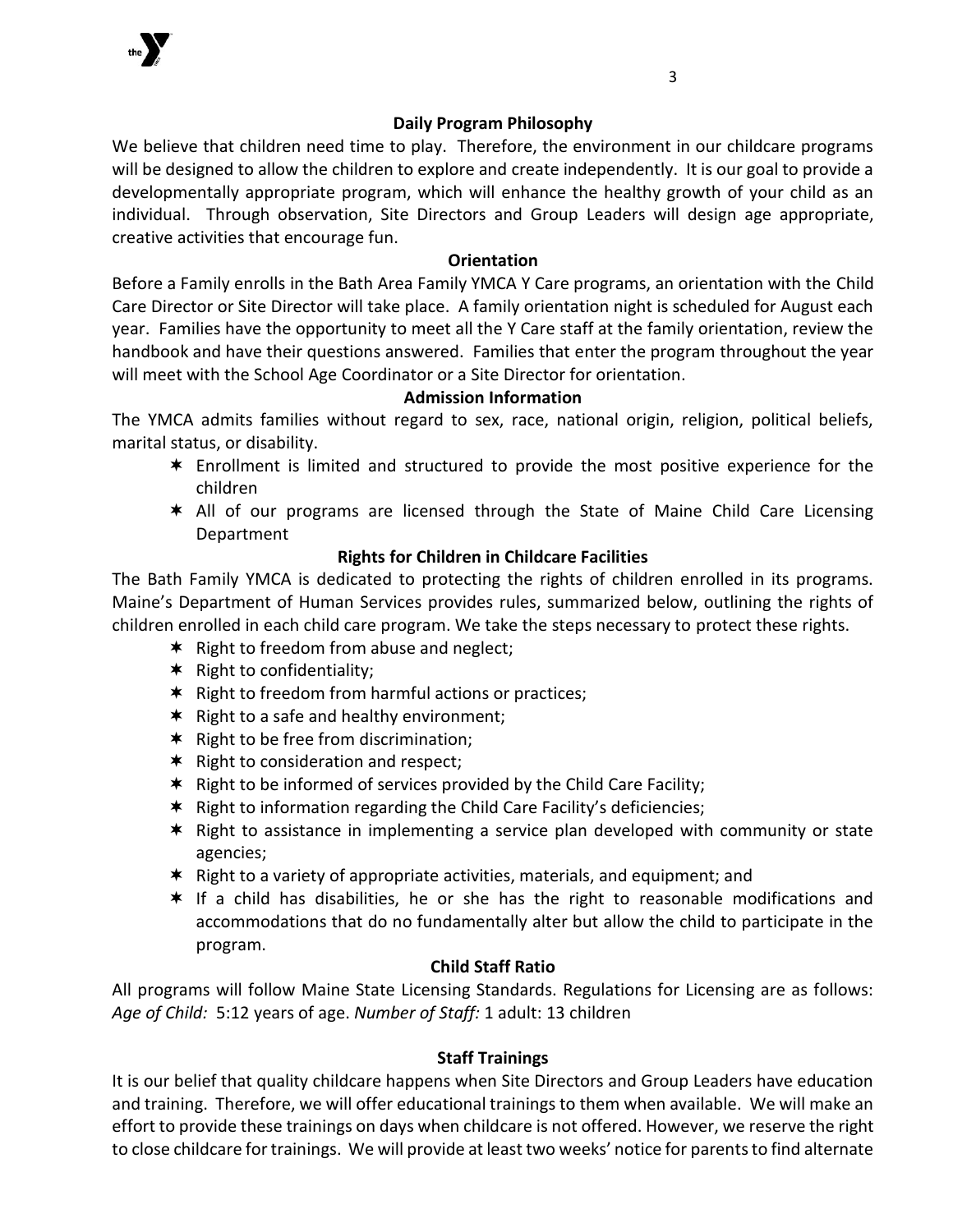

care.

# **Staff Qualifications**

All childcare staff members have the appropriate qualifications required by Maine Department of Health and Human Services Licensing and Regulatory Services Division listed in the Rules for the Licensing of Childcare Facilities.

# **Hours of Operation**

6:30 am until School Starts & The end of School until 5:30 pm Monday - Friday, school year only

### **Registration**

The following forms are included in the enrollment packet and must be submitted before your child begins our program:

| $\Box$ Emergency Information      |
|-----------------------------------|
| $\Box$ Fee Agreement              |
| □Draft Agreement (optional)       |
| $\Box$ Payment Policy             |
| □Statement of Understanding       |
| <b>□</b> Climbing Wall Waiver     |
| <b>■</b> Swimming Permission Form |
| $\Box$ Field Trip Waiver          |
| $\Box$ USDA Food Form             |

 $\infty$ **Please do not remove any forms from this packet. If a portion does not apply, indicate N/A on it** and go on to the next section.

# **Confidentiality**

Any information that you share with Bath Area Family YMCA staff will be treated with privacy and respect (confidential). Information gathered on forms will be kept in locked files and are available only to approved staff. We need your written permission (consent) to share any information with another program or agency. We will also need your written consent to receive any information from another program or agency. All Bath Area Family YMCA staff and volunteers are trained to respect your privacy and to follow YMCA confidentiality policies.

# **Tuition Policies**

At the time of enrollment, a yearly registration fee is due.

*Registrations occurring between the 3rd Friday of August until the 2nd Friday of September will incur a surcharge and enrollment may be delayed if there is a sudden influx of registrations in this time period.* **Weekly tuition is due the Friday** *Before* **the next week of care. In other words, tuition will be paid prior to the week of service. If tuition is late, a \$5.00 fee will be assessed for each week late.**

A *two week written notice* is required, if you withdraw your child from the program. Withdrawal from the program without this written paperwork will still require payment for the two- week tuition due.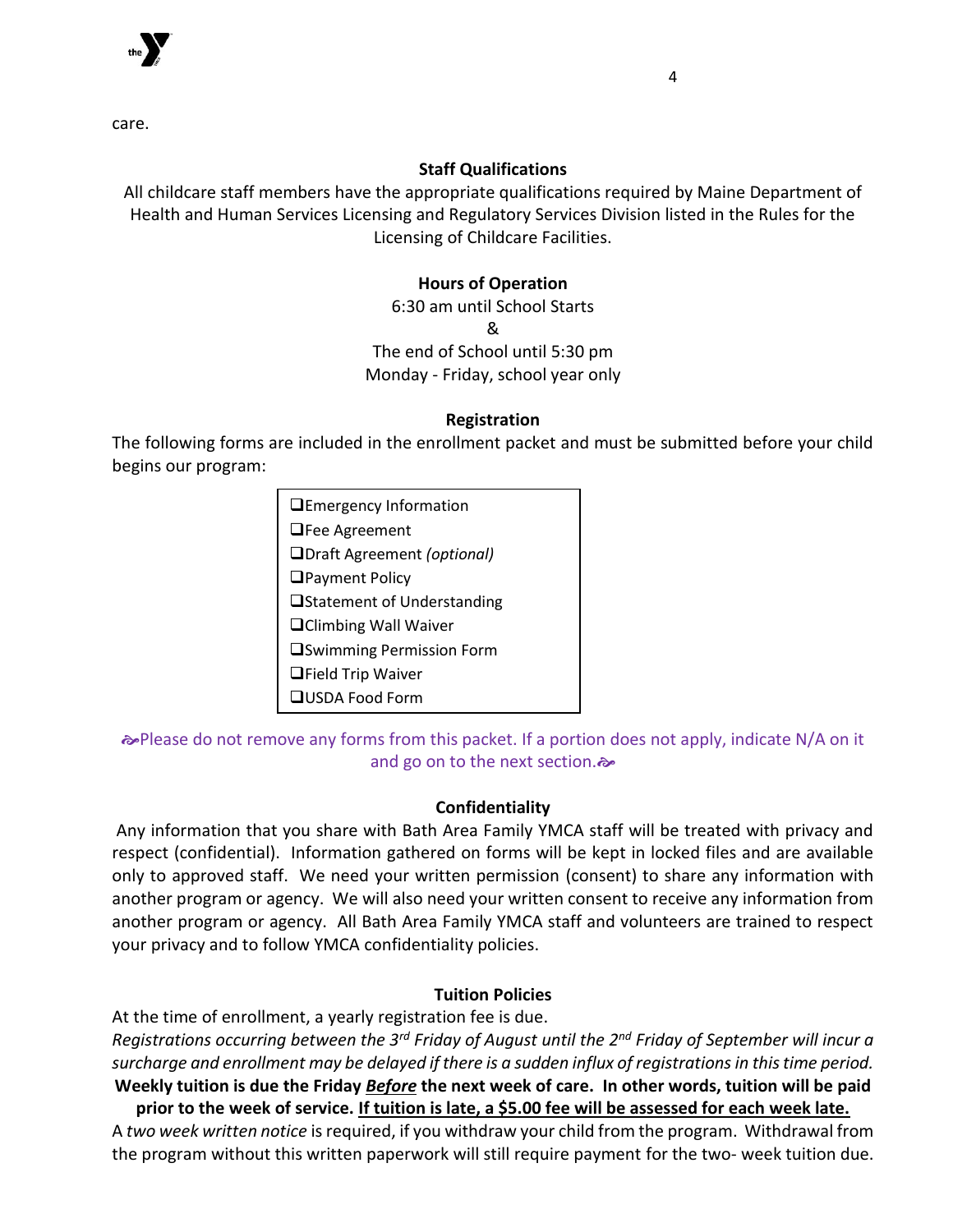

Please note that any reduction to enrollment is considered a partial withdrawal and does require the two-week written notice. *This notice may be emailed, mailed or dropped off at the YMCA office. Please do not give the notice to the site staff.*

Payment is to be made at the YMCA. If you cannot make your payment at the Bath YMCA, you may call in your payment by phone. We accept *Visa, Master Card & Discover credit cards or your bank's debit cards*. Checks by phone are available if we have your routing information on file at the YMCA. You may fax that information to us at 443-1079. Receipts can be emailed, or printed upon request and will be available at the Front Desk unless other arrangements are made.

# *Our program closes promptly at 5:30pm.*

A late fee of \$1.00 a minute will be charged for a child who remains at the site after 5:30pm.

We reserve the right to terminate services when tuition is unpaid or a parent is repeatedly late. If you know your payment is going to be late or if you are having financial hardships, PLEASE call Childcare Billing at 443-4112 ext. 17. We are very willing to work with you. Communication on financial matters is very important for success.

The 5 day "Before and After School" prices include the cost of care for the extra hour in the delay start every Wednesday morning. Additionally, covered in this cost are full days, half days and snow days (if YMCA is open). Vacation Camp is *not* covered.

Half day fees apply to scheduled school closures for workshops, parent conferences, closures due to weather, Etc.

# **Holidays/Days Closed**

Our childcare programs will be closed on the following holidays:

• Labor Day, Columbus Day, Day After Thanksgiving, Christmas Eve Day, New Year's Eve Day, Memorial Day, MLK Jr. Day

Our childcare programs may be open during the following holidays (Dependent on need): *Veteran's Day• President's Day*

 $\rightarrow$  Tuition will remain due even during the above holidays, unless they fall within a vacation camp. $\rightarrow$ 

# **Vacation Week Camp & Days off From School**

Parents may sign up for vacation camps and days off from school via email to [jacqueline@bathymca.org](mailto:jacqueline@bathymca.org) when registration becomes available for children enrolled in the program. Signups for these days will open approximately 2-3 into the prior month. We staff for these days based on the sign-ups. Therefore, once the sheets have been processed, cancellations and/or withdrawals will not be permitted.

Tuition includes the cost of breakfast, afternoon snack and all field trips**.** If your child is unable to attend on a day you signed them up for during vacation camp, the fee *does not* change.

*Notice of attendance changes must be made one week in advance of the first day of camp. Any notice after that time, will still require full payment for the days your child is signed up for.* 

Questions surrounding any costs or fees should be referred to the Childcare Billing Specialist.

#### **Schedule**

Monday through Friday mornings and afternoons, the children will be at the school site in which the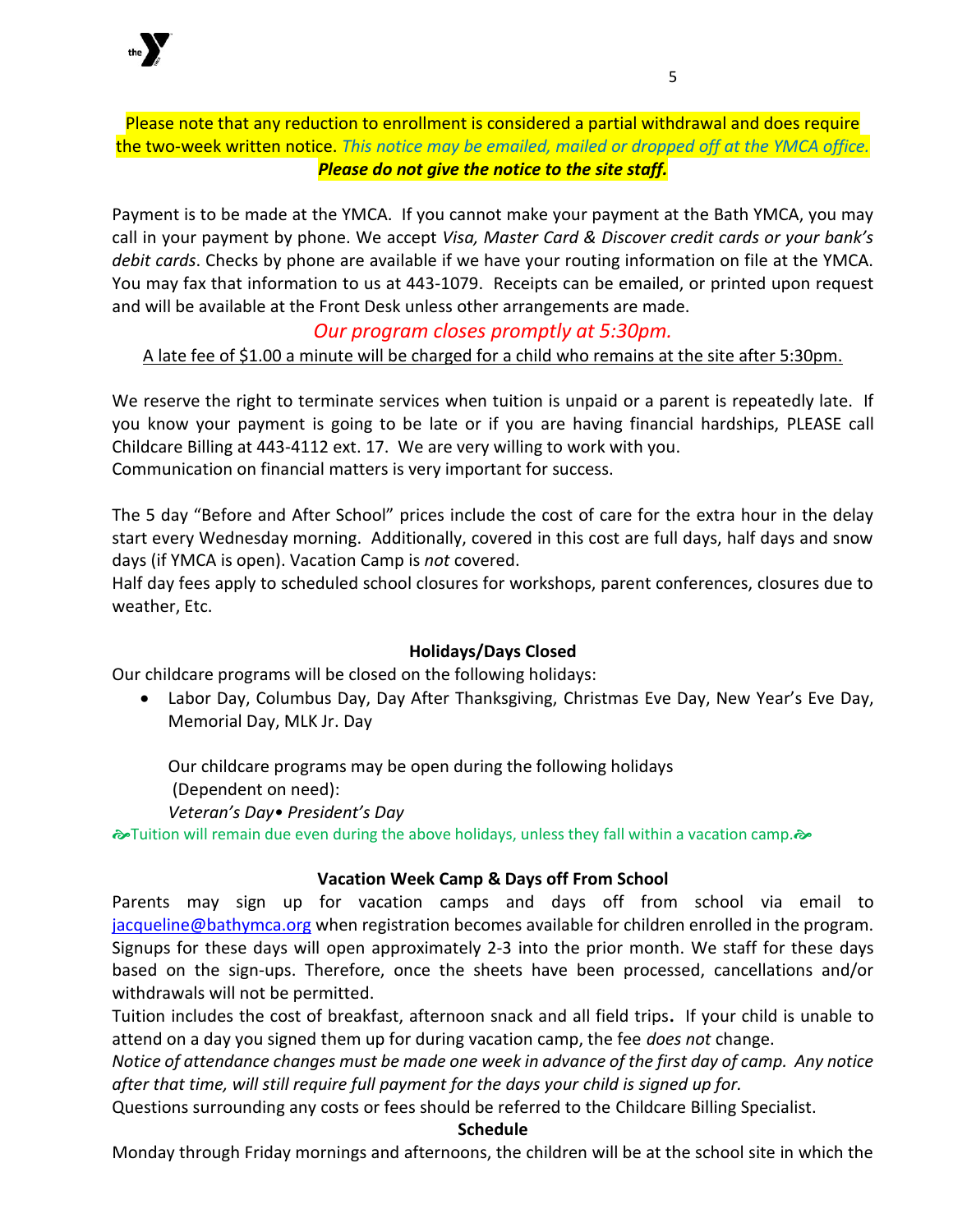

program is held. *Two* Friday afternoons a month, depending on the school your child attends, children will be transported to the YMCA by Bath Bus Service for swimming. Children are to be picked up at the YMCA on the day they are scheduled, unless prior arrangements have been made.

| <b>General Schedule</b>                                                              |                                                                                                                                    |
|--------------------------------------------------------------------------------------|------------------------------------------------------------------------------------------------------------------------------------|
| Before Care (6:30 AM until the start of school)                                      | After Care (The end of school until 5:30)                                                                                          |
| Arrival/Sign In<br>$\star$<br>Games & activities<br>Quiet time<br>★ Gym/Outside time | $\star$ Arrival & Attendance<br>$\star$ Snack<br>$\star$ Quiet Activities: homework, reading, board<br>games<br>★ Gym/Outside time |

# **Homework**

We do offer a limited quiet choice time for homework and quiet activities. A child may do homework during the quiet choice time or during free time. We do not force children to complete homework. We do encourage them to utilize the quiet time in Y-Care to complete it. Please check with your child each night to make sure that his or her homework is complete.

# **Items Inappropriate for Y-Care**

There are many items that are brought to Y-Care which are not appropriate for the Y-Care environment. The following items should remain at home: lasers, large amounts of money, toys and games, cell phones, and weapons.

Any portable devices with internet capability are prohibited. Hand held CD players; MP3's and hand held games that cannot connect to the internet are permitted. There will be designated times to use these items at the discretion of the Site Director. If you have a question regarding the appropriateness of any item, please speak with the Site Director or the Before & After Coordinator.

The YMCA reserves the right to add items that are not currently listed, as needed to maintain an appropriate Y-Care environment.

# **Swim Day**

The Y-Care Programs swim at the YMCA *two* Fridays per month. Parents will be informed and reminded prior to the swim day. Swim time is from 4:00pm- 4:45pm. Each child should bring his or her swimsuit, a towel, and goggles, if desired. All articles should be clearly labeled with a permanent marker. Please also have your child bring a plastic/waterproof bag for his/her wet articles. Any child with hair long enough to be pulled into a ponytail will be expected to put their hair up during swim time. We follow the State Licensing Requirements for swimming pools. All childcare staff at the Bath Area Family YMCA is required to take the YMCA Aquatics Safety Course. All children will be swim tested prior to swimming, or they will have to wear a life preserver.

Swimming Schedule and Menus will be available at the start of the school year.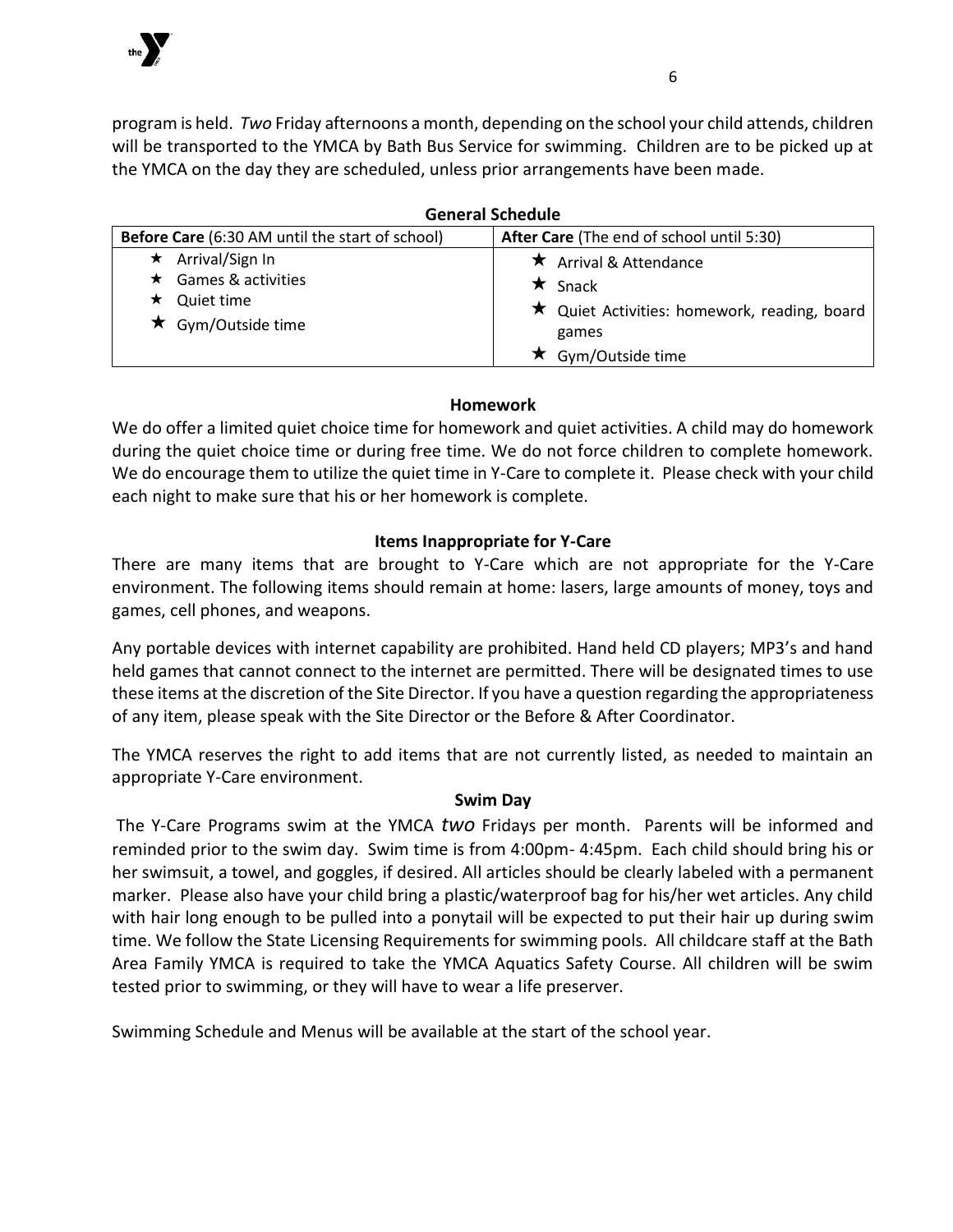

- **The administration at the Bath YMCA reserves the right to close the Bath Area Family YMCA** and Y Childcare programs due to weather or other circumstances.
- The Bath Area Family YMCA has the discretion to make closure decisions based on safety, conditions of roads, parking lots and sidewalks, as well as staff availability.
- If the school is closed and the Bath Y and Landing Y are open by 9AM, full day care will be offered to all closed YCare sites at the Bath Y or Landing Y located at 24 Venture Ave on the Brunswick Landing. Check with the Youth and Family Director or Bath Y front desk about the location of snow day care.
- If the school has a delayed start, AM YCare will be closed. PM YCare will be held as usual.
- YCare will not operate anytime that the Bath Y is closed.
- Any full or partial closures of the Bath Y will be listed on WCSH6 as soon as a decision is made. Occasionally, a decision will be made the day prior which is subject to change as the weather is monitored throughout the night. We do this to attempt to stay open until we are certain it is unsafe for children to be on the roads.
- We suggest that you check WCSH6 closure listings, as well as check our website, [www.bathymca.org,](http://www.bathymca.org/) the Bath Y Facebook page or call the Bath Y if you have any questions.

# **Weather Preparation and Daily Attire**

Children should wear clothing appropriate for freedom of movement and active exercise. Daily clothing should also be easily washable, because as you know these are the active and dirty years. State law requires that your child be given access to the outdoors daily, weather permitting. This will include winter weather, so remember boots, mittens, a hat and snow pants.

# **Arrival and Pick up Policies**

Safety is an important consideration here at the YMCA. Our policy is to know where every child is at all times. *Therefore, an adult must accompany his/her child into and out of the Y-Care programs daily. A parent/caregiver must be sure to let staff know they are leaving with the child they are picking up. Please note: If the Y Care staff suspect that a parent/guardian is unable to safely transport their child at the time of Y-Care pick up, the YMCA will follow the guidelines listed under the Impairment Policy.*

# **Enrollment**

Childcare is very important to us and we want all parents to feel welcome and safe in all of our programs. We recommend visiting a program prior to enrolling your child. It is important to have questions answered, view the design of the classroom and observe interactions between children and Site Directors and Group Leaders. It is also important to discuss the type of transition available to your child. As will all changes, a period of adjustment is to be expected when a new child joins our group. Enrollment is offered during the school year. If needed, a waiting list will be developed and as openings occur, they will be filled from the list.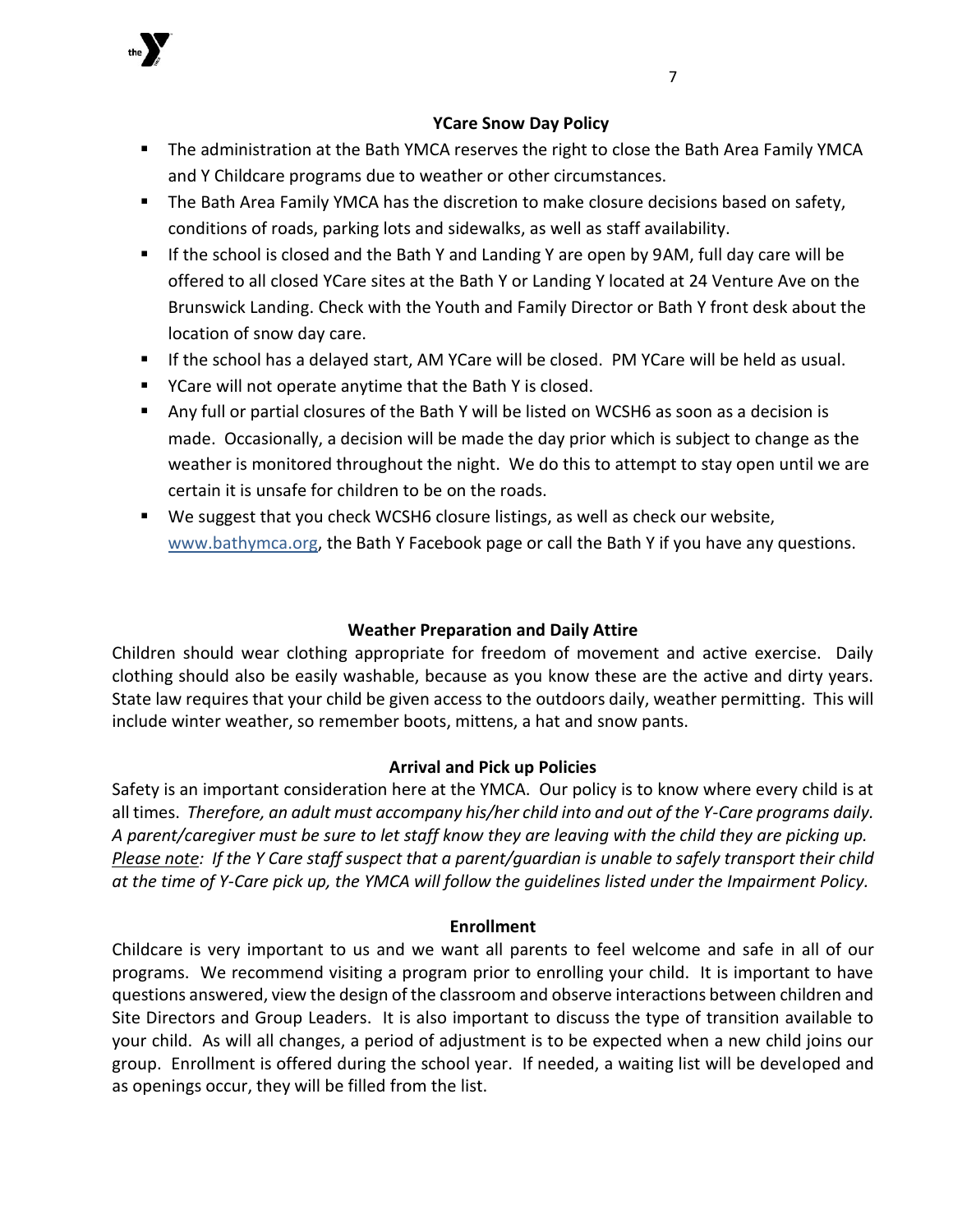

#### **Resolving Parent Issues**

At any time, a conference or brief meeting with the Director or teaching staff may be requested. For programmatic issues, Site Directors are an excellent resource. The Child Care Director is available to assist with policy issues as well as support classroom issues. The Bath Area Family YMCA feels that positive parent-teacher communication is necessary to create the best possible environment for children. All staff is directly supervised by the Youth and Family Director. When you have concerns or questions, we encourage you to communicate them to us in a timely manner. Only in this way, may we hope and expect to be responsive to your needs.

#### **Emergency Policy**

We conduct and complete monthly fire drills and emergency procedures for all staff and children to ensure the safety of everyone involved. Our emergency procedure is posted at each site.

#### **Invitations**

We believe in community and family meetings and offer opportunities during the year for these kinds of gatherings. However, we ask that all individual party plans be made outside of the Y Care community, to ensure all children feel loved and a member of our classroom.

#### **Photography**

We believe in the use of photographs in the classroom to promote a sense of self and encourage an understanding of multi-cultural differences. In addition, we believe the use of videotapes allow us to review the interactions happening in the classroom and encourage growth among teaching staff. Therefore, we allow persons connected with our program (staff, parents and consultants) to take pictures and videotape with written permission. Where possible publication is concerned, additional permission will be requested.

#### **Meal Time and Nutrition**

Practicing good nutrition is an important role of quality childcare. Foods that are tasty, colorful as well as a pleasurable eating environment are important elements in a child's view of mealtime. Our belief in the importance of independence for children is shown in the manner in which we present children his/her lunch from home. At mealtimes, we allow children to self-select the order in which they eat their food. We do not insist that they eat one food before they can have another. Therefore, we ask parents to keep this in mind when they select foods for their child's lunches. *Children will need to bring a complete lunch from home each day for full days, half days, vacation days and snow days.* We encourage the use of a thermos or dry ice pack (such as the kind used in coolers) for perishable, cold items. We encourage you to teach your child the importance of health by making healthy food choices at home and at child care. Rather than cookies or chips, consider packing raw vegetables or fruit. Yogurt, applesauce, fresh fruit, raisins, peanut butter and jelly and granola bars are not only easy to pack, but foods children enjoy. We do provide an afternoon snack, along with milk or water.

*We ask you to please leave all candy and soda at home while attending care at the YMCA.*

### **The Bath Area Family YMCA and 5210 Let's Go!**

The Bath Area Family YMCA supports and participates in the **5210**program. The **5210**message (5 or more fruits and vegetables, 2 hours or less of recreational screen time, 1 hour or more of physical activity and 0 sugary drinks, more water and low fat milk a day) is used consistently across all of the program areas. We use five strategies in our work with children.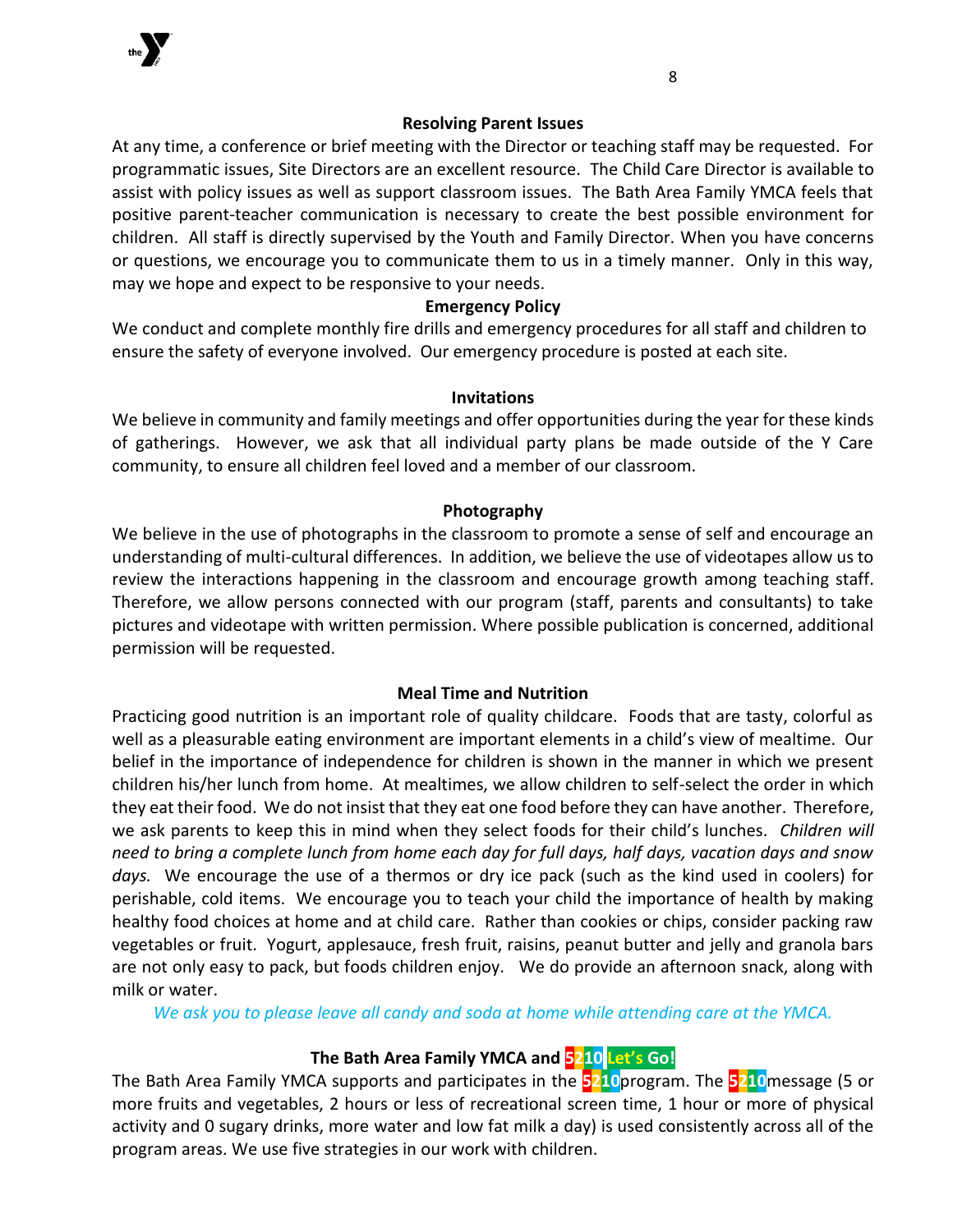

**Strategy 1: Provide healthy choices for snacks and celebrations; limit unhealthy choices.** The Bath Area Family YMCA childcare programs only provide healthy, non-sugary choices for snacks and celebrations, including many fruits and vegetables.

**Strategy 2: Provide water & limit or eliminate sugary beverages**. We limit (or do not provide) sugary beverages and ask that sugary beverages not be packed in lunches.

**Strategy 3: Provide non-food reward**. The Bath Area Family childcare programs do not use food as a reward.

**Strategy 4: Provide opportunities for children to get physical activity every day.** The Bath Area Family YMCA Childcare Programs provide ample opportunities for children to get at least 60 minutes of physical activity every day; both indoors and outdoors, when the weather is good, most of the physical activity is outside.

**Strategy 5: Limit recreational screen time.** The Bath Area Family YMCA Childcare Programs do not allow any recreational screen time. The only screen that is allowed is for educational purposes only, which is limited to 30 minutes or less each day.

# **Illness Policy**

Illness is an important topic to address in childcare. We understand the importance of having a safe place to leave your child, but must keep the health of the group the top priority. Please make an effort to assist us with reducing the transmission of childhood diseases by noting your child's behavior and checking for a sign of illness. We use common sense in our decision-making regarding sickness and trust that you will follow these simple guidelines:

- $*$  Activities, including swimming, gymnastics and outdoor play, should not attend.
- \* A child who is presenting any of the following symptoms, should be kept home and will be sent home, if any of these symptoms are noted
	- $\star$  A temperature (of 101° or higher)
	- $\star$  Diarrhea or Vomiting
	- $\star$  An Unexplained Rash
	- $\star$  Discharging Eyes or Ears

*Children must be without fever of 101° or greater for 24 hours and/or must be without vomiting and diarrhea for 24 hours before returning to the program. (Vomiting includes two or more episodes in the previous 24 hours.)* Please monitor your child for any unusual symptoms. If your child has been exposed to a highly contagious disease, please notify us. *Strep throat, Pinworm, Viral infections, Measles, Mumps, Chicken Pox, Fifth Disease, Scarlet Fever, Conjunctivitis, Impetigo*, *Fever, German Measles, Rashes, Ringworm, Roseola, Scabies* are among those conditions characterized as "highly contagious.

If a child has been exposed to a contagious disease, we will post notification to inform all parents of the possible exposure, symptoms to look for, as well as treatment. If your child has a contagious disease and there is a question as to when they should return to care, we may request a doctor's note stating it is safe for them to return to care.

If your child develops any of these symptoms, you will be notified to come and pick up your child. You will then be required to make arrangements for your child to be picked up within one hour of the request.

If your child is sent home with a contagious disease, it is our policy that he/she may not return to the program for 24 hours.

# **Medication**

If a child is on medication that must be given while he/she is in a program, a parent must sign a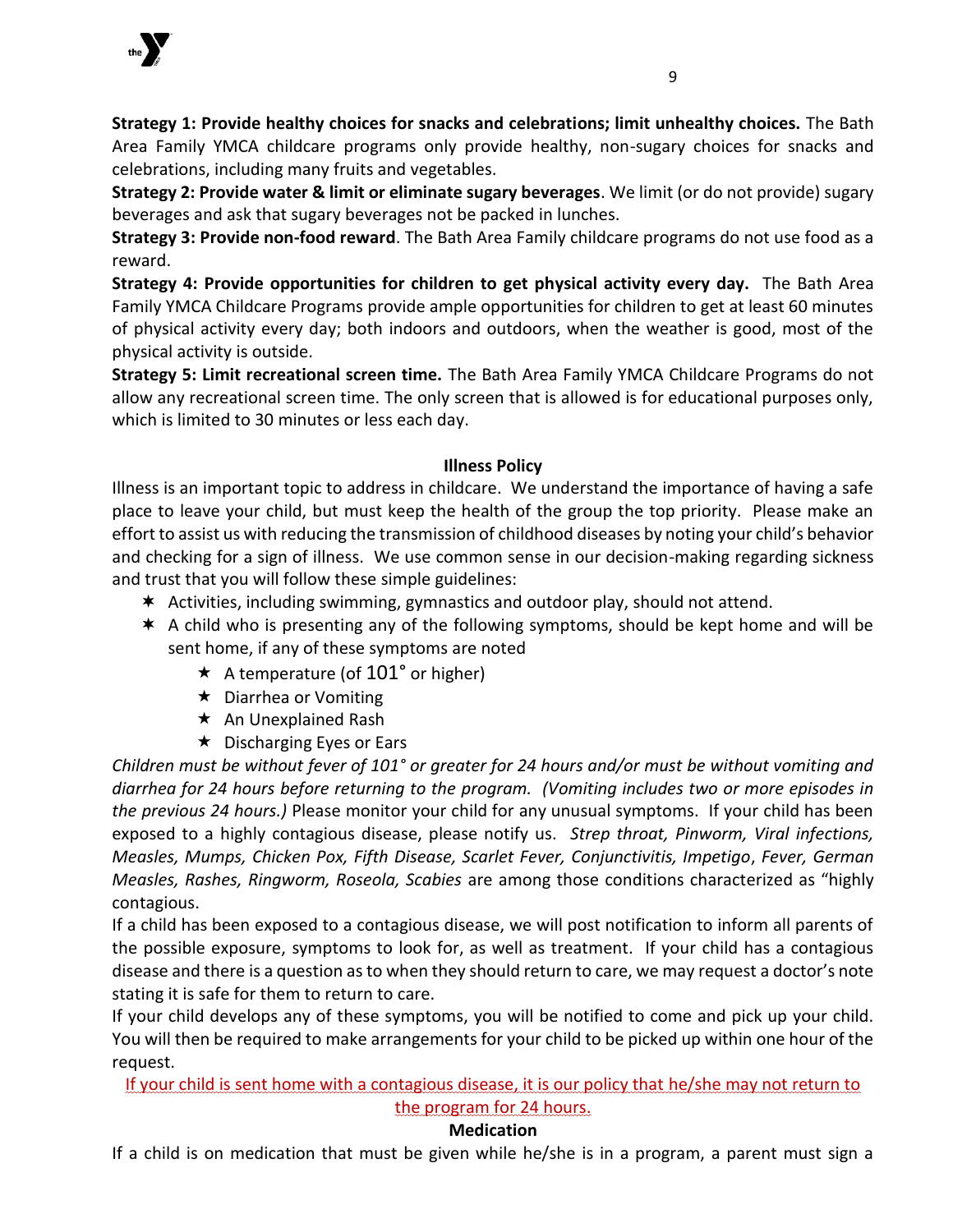

Medication Authorization Form. *Only medicine that is prescribed by a doctor and is in a prescription bottle clearly labeled with the child's name, the dosage, and the prescription date can be administered.* We have a locked cabinet or box in each site. For safety reasons, please give the medication to a staff member along with the completed form.

*Over the counter medications will not be given without written permission from the physician including the above-mentioned details.*

# **Family Participation**

Families are welcome to visit, observe and participate in our programs. You are welcome at any time. It is not necessary to notify the Site Directors and Group Leaders that you will be dropping in, but keep in mind that the teacher's first responsibility is to the children.

There will be times when we may request extra helpers in order to provide your child the opportunity to experience field trips. If you would like to share your professional, special talents, a game or your favorite story with our children, please contact one of the Site Directors and Group Leaders or our director. (If you would like to volunteer in our programs, please see the director for an application.)

We recognize that families play a vital role in our programs. We appreciate the support of families in the classroom. We understand that families have important information to share with us. We hope to build relationships with families in order to create a partnership. We value every family's constructive input. We believe that children learn through modeling and we, as Site Directors and Group Leaders, work to interact respectfully with each other. Therefore, we ask that parents follow similar guidelines when they interact with others in the classroom/program environment.

- Use respectful language
- Listen attentively
- Talk or meet outside the classroom, away from children
- \* Please understand that the children are our first concern, and the discussion may need to be postponed until coverage can be found.
- $*$  Avoid adult conversation in front of the children

# **Collaborating Agencies**

We believe that developmentally appropriate childcare programs are members of a large society of early childhood professionals with the shared goal of supporting children and families. Below is a list of some of the organizations with whom we currently work:

*• United Way of Mid Coast Maine • Maine Roads to Quality • United Way • Department of Health and Human Services • Sweetser • The Autism Society • The Diabetes Center • The Center For Grieving Children• RSU1 • The Patten Free Library• 5210 Goes to School*

# **Typical Child Guidance Procedure**

In our classrooms, we use various techniques to guide each child in using appropriate behavior yet encouraging them to manage his/her own behavior. In our *classroom design*, we create "areas" in which the children can access material independently and be geared to their level of interest.

- Another technique we use is *language*. We use conversation, songs and books to broaden language skills. As skills increase, we assist each child in communication his/her needs to peers directly, encouraging problem solving.
- Teachers use *modeling* as an effective teaching tool in behavioral management. Teachers model the appropriate use of language, positive affect and problem-solving skills. Using this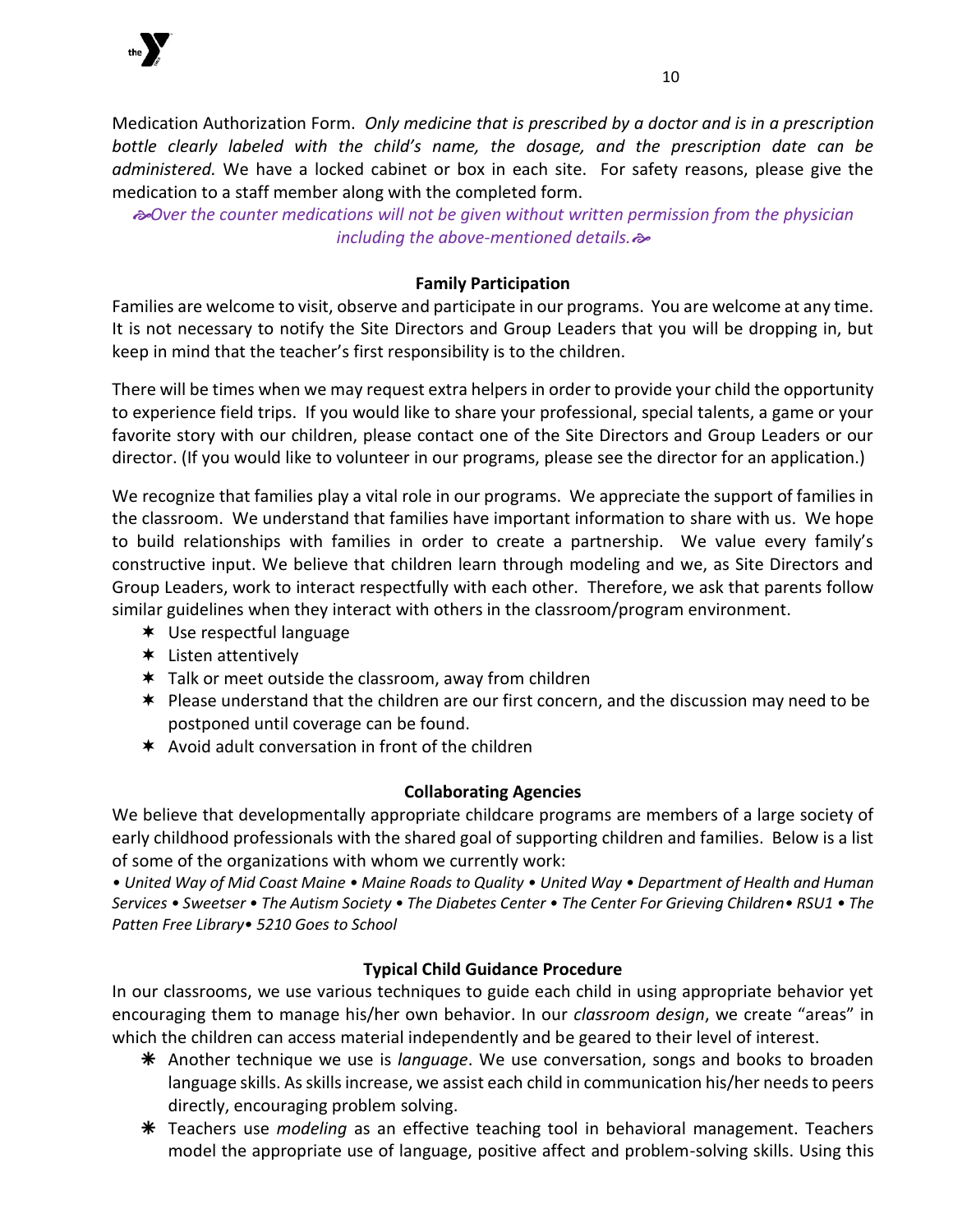

- We offer many *choices* for children during the day, including the materials they use as well as self-care routines (toileting, meals) and how to solve the problems that arise in group care. In using choices, we are enabling the child to learn skills to resolve problems independently. As an example, "Would you like to leave the book on the shelf or take it to the playground with you?" If a child is not able to make a choice, we may prompt him/her by counting to three, and sometimes make the choice for him/her.
- $*$  When these usual techniques become ineffective, a teacher may suggest or require that a child take some time away from the group, child or activity causing the disturbance. Allowing the child time to about the consequences of his/her behavior and the effects of his/her behavior on another child or the group as a whole enables the child to return to play when he/she is more able to be productive. Teachers support the as he/she refocuses and rejoins the classroom by setting limits and encouraging the child to recognize and talk about feelings.

# Conflict Resolution - Problem-Solving Steps

- A. Help children calm down.
- B. Identify the problem.
- C. Generate solutions.
- D. Review solutions and choose one.
- E. Check back.

# *At no time do we use shaming, withholding of food, verbal abuse or corporal punishment as a means of managing behavior.*

# **When our Typical Behavior Management Procedures are not Sufficient Support for a Child to be Successful and/or Participate Safely in the Program**

While most children in our care respond to our *Typical Behavior Management Procedures*, some children exhibit continuing behaviors that threaten the safety and development of other children, or have special needs necessitating the use of additional strategies. The Bath Family YMCA actively seeks the cooperation of parents, outside agencies, and experts in planning and implementing strategies to help all children be successful and participate safely in our program. Maine's Rules for Licensing of Child Care Facilities requires us to compile a record for each child at the time of admission and maintain this record. The record must include a list of the child's special needs. We need parents to share this information with us, so that we may comply with state licensing rules.

To ensure a smooth transition into our program and to ensure that our staff are adequately trained and/or have sufficient experience to meet the needs of all children for who they are responsible, we encourage parents of all children with known disabilities (medical, educational/developmental, and behavioral) to share additional information with the YMCA. (Helpful information includes diagnoses, recommendations by physicians, and recommendations by child development experts and other professionals who have relationships with the child and family.) We want to provide children with the supports they need to be successful in our program. If a child has known or diagnosed behavioral issues, we prefer to have an *Individualized Behavior Plan* in place at the start of the child's time in our program and ask that parents assist the YMCA in creating this plan. Cooperation and sharing of information go a long way toward making the child's transition as smooth as possible.

If it is becoming apparent that a child who has not been identified as having a disability needs more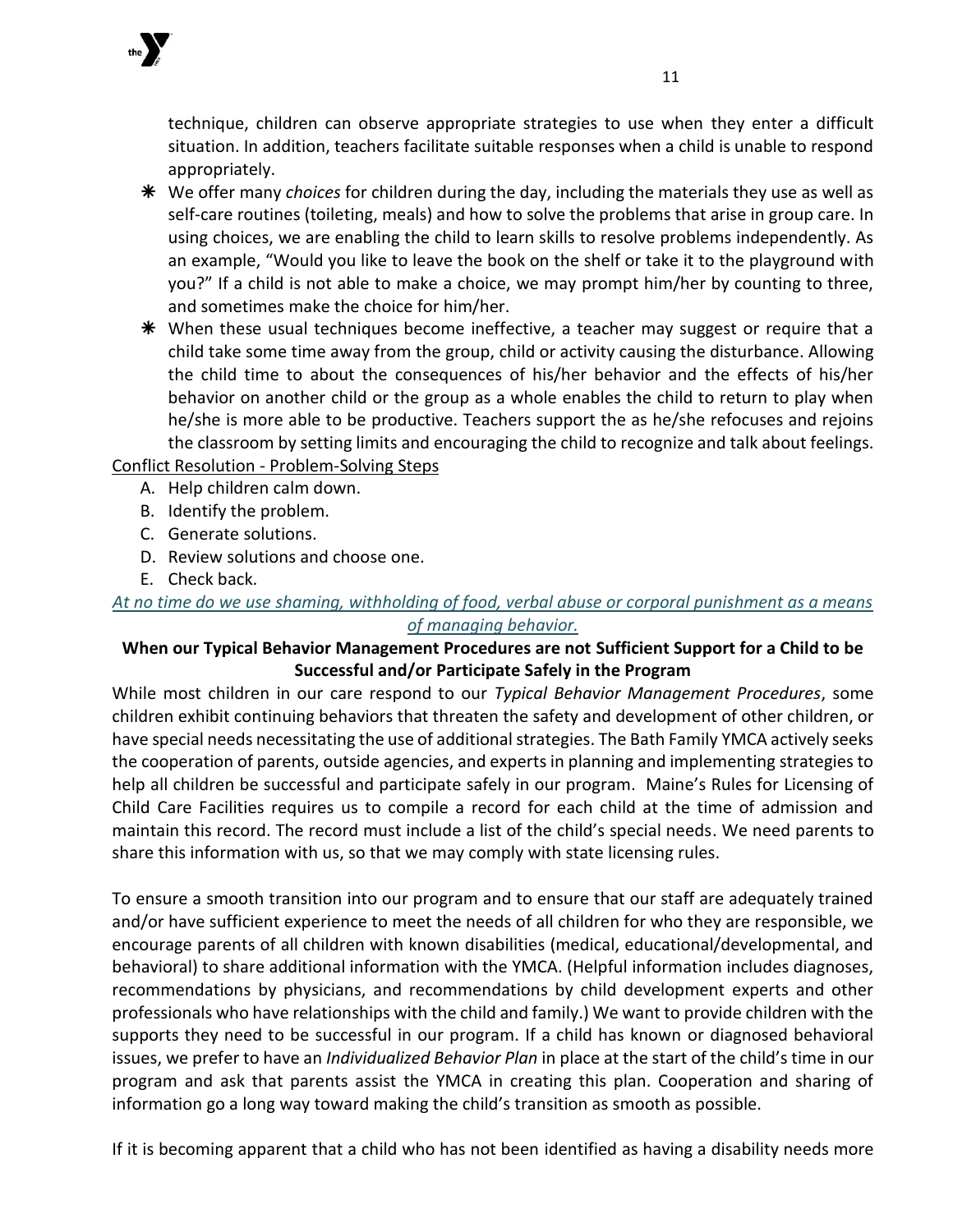

behavioral support to participate successfully and safely than our *Typical Behavior Management Procedures* provide, we expect parents to cooperate with us by participating in the procedures outlined here.

# **Procedures for Creating and Implementing an Individualized Behavior Plan**

- 1. Teachers regularly record observations about children's behavior
- 2. Child's teacher informs the Director that *Typical Behavior Management Procedures* are inadequate support for child to participate successfully and/or safely in the program.
- 3. Teacher and Director meet with Parents to discuss options, create *Behavior Crisis Plan,* plan the next steps to follow if the *Behavior Crisis Plan* is not sufficient to facilitate the child's success and safe participation in the program, and schedule a date to meet again. A *Behavior Crisis Plan* is a document that lists specific behaviors exhibited by the child that are deemed unsafe by the family, teaching staff, and/or administration. The plan lists strategies that will be implemented in attempt to change the child's behavior before seeking outside assistance. The Plan includes steps to follow if the listed strategies are not effective. *Behavior Crisis Plans* are written for individual children by Teachers and Directors in collaboration with the child's parents.
- 4. The teachers in the program will follow the plan for a period of time (typically two weeks) and document any changes. If the behavior increases, becomes harmful to the child himself, or staff, the next step will be implemented immediately without a waiting period. If the behavior has not improved during the two week period or if improvement has not been sufficient to allow the child to participate successfully and safely in the program, the next step will be implemented at this time.
- 5. The next step is typically for parents to seek a medical diagnosis from a physician and/or referrals to an early childhood support agency or other professionals. Parent consent/action at this step allows professionals from appropriate agencies to observe the child in the program. (In the past, suggestions have included specially designed instruction, provisions of additional staff from third party agencies to support the child in the group setting, physical therapy, occupational therapy, speech and language services, and other similar services and interventions.)
- 6. Parents then share information with us sufficient for us to create and implement an *Individualized Behavior Plan.*
- 7. The Director, Teachers, and Parents will then cooperate to create an *Individualized Behavior Plan* that includes all reasonable suggestions of physicians, agencies, and/or professionals that do not fundamentally alter our program.
- 8. Teachers will implement the *Individualized Behavior Plan* and record their observations.
- 9. If use of the *Individualized Behavior Plan* does not improve the child's behavior or improve the behavior sufficiently to facilitate the child's success and safe participation, the Director, Teachers, Parents, and Experts will cooperate to revise the plan.
- 10. If all reasonable recommendations have been followed without sufficient results and no further recommendations for reasonable modifications are suggested, *or* if the child's parents fail to cooperate with YMCA staff in seeking outside help and creating, implementing, and modifying the *Individualized Behavior Plan,* the Director will make the recommendation that the family seek an alternate appropriate placement and the child will be dis-enrolled from the program.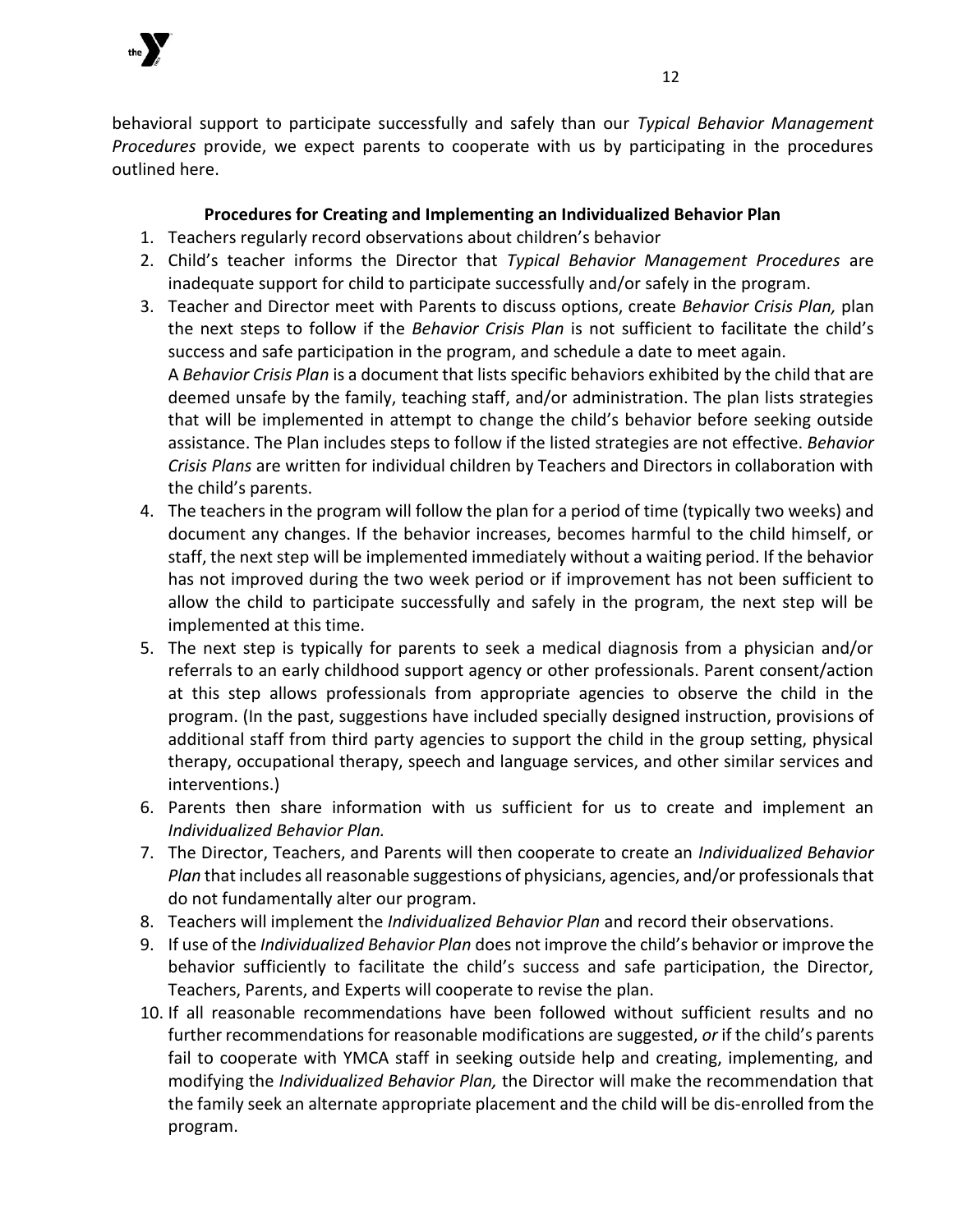

It is our hope to work with all children and families collaboratively to avoid this situation, but we know that our program will not meet the needs of all children and families.

# **Disenrollment**

We feel that the parent/teacher relationship is crucial to supportive care for children. If the parent decides to refrain from support and the behavior continues, the program will make a decision based on the individual specifications of the particular child. If a behavior or condition exists which threatens the health and safety of children or Site Directors and Group Leaders in the program, the child may be withdrawn from the program. It is our hope to work with all children and families collaboratively to avoid this situation, but we know that our program will not meet the needs of all children.

# **Withdrawal Policy**

On rare occasions, the YMCA withdraws children from childcare programs. The YMCA reserves the right to terminate childcare services at any time. Here are some examples of times when children may be withdrawn from the program:

- $*$  If a behavior or condition exists which threatens the health and safety of children or Site Directors and Group Leaders in the program
- \* Non-payment of tuition or assessed fees.

# **Behavior Policy**

The Bath Area Family YMCA believes that all children and staff have a right to a safe and healthy environment. All YCare participants are expected to promote safety and respect. Staff will demonstrate and encourage children to learn and use conflict resolution skills.

If a child is demonstrating unacceptable behavior, the staff will fill out an incident report. Depending on severity and/or frequency of the behavior, a behavior report may be issued by the Youth and Family Director which would require a meeting between the parent(s) and the Youth and Family Director. These behaviors include but are not limited to: physical violence, inappropriate language, disrespect to staff or other children, dangerous behavior, bolting, or any behaviors which cause an unsafe environment for themselves, other children or staff members. If a child is sent home from school for illness or behavior, they are not allowed to attend YCare that afternoon.

# **Bully Prevention Policy**

The Bath Area Family YMCA believes that all students have a right to a safe and healthy childcare environment. We have an obligation to promote mutual respect, tolerance and acceptance. The Bath Area Family YMCA will not tolerate behavior that infringes on the safety of any student. A student shall not intimidate, harass, or bully another student through words and actions. Such behavior includes: direct physical contact, such as hitting or shoving; verbal assaults, such as teasing or name-calling; and social isolation or manipulation.

The Bath Area Family YMCA expects students, family members and staff to immediately report incidents of bullying to the site director or the childcare director. The staff who witness such acts take immediate steps to intervene when safe to do so. Each complaint of bullying should be promptly investigated. This policy applies to students on school grounds, while traveling to and from the Y, on Bath Area Family YMCA sponsored activities, or at the Bath Area Family YMCA.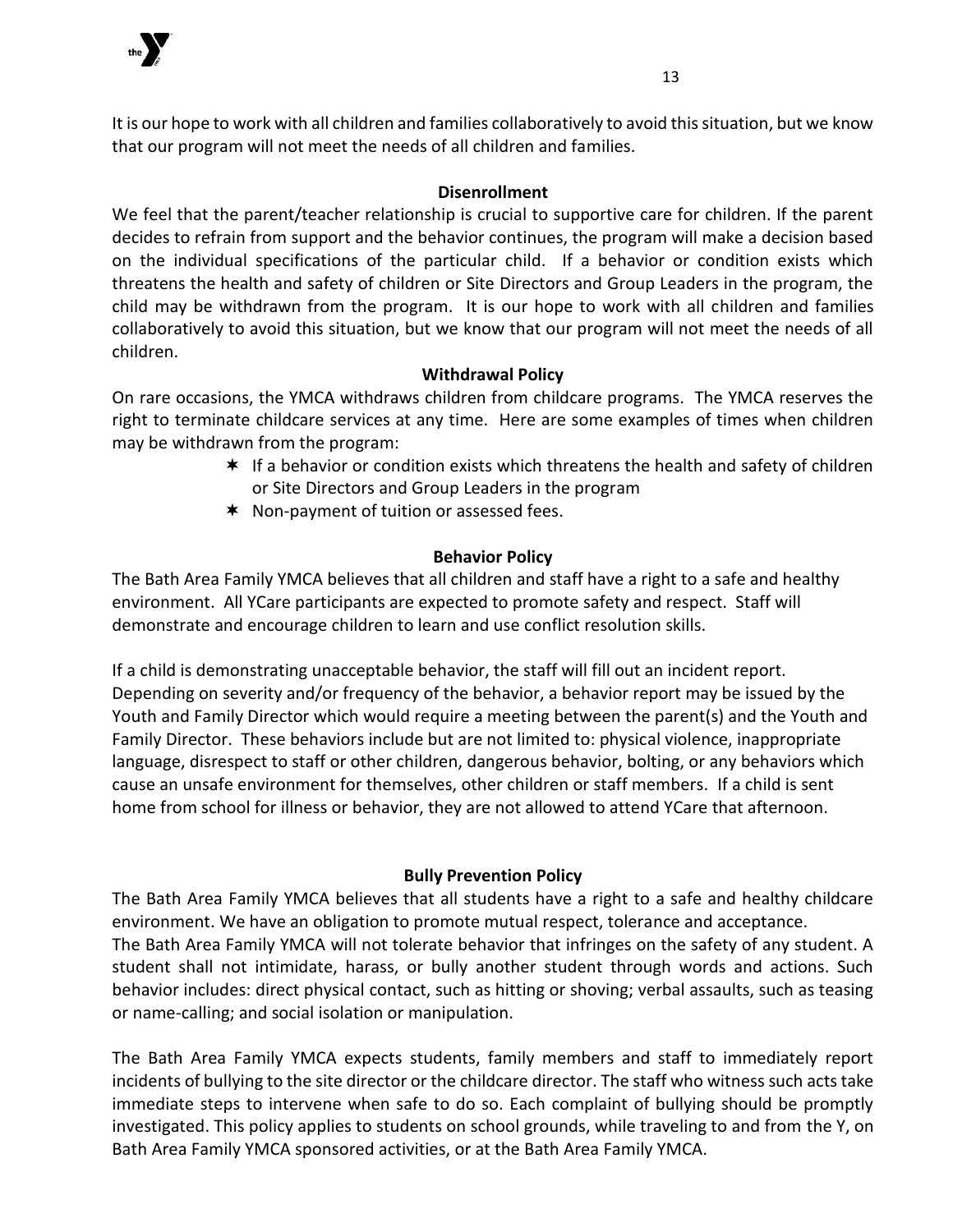

To ensure bullying does not occur in childcare programs, The Bath Area Family YMCA will provide staff development training in bullying prevention and cultivate acceptance and understanding in all students and staff to build each school's capacity to maintain a safe and healthy learning environment.

Childcare staff will discuss this policy with their students in age-appropriate ways and will assure them that they need not endure any form of bullying. Students who bully are in violation of this policy, and are subject to disciplinary action up to and including expulsion from the program.

The procedures for intervening in bullying behavior include, but are not limited to:

- $\circ$  All staff, students and their parents will receive a summary of this policy prohibiting intimidation ad bullying: at the beginning of the school year, as part of the family handbook.
- o The Bath Area Family YMCA childcare programs will make reasonable efforts to keep a report of bullying and the results of the investigation confidential.
- $\circ$  Staff who witness acts of bullying shall take immediate steps to intervene when safe to do so. People witnessing or experiencing bullying are strongly encouraged to report the incident; such reporting will not reflect on the target or witness in anyway.

# **Reporting Abuse**

The Bath Area Family YMCA believes strongly that the safety of children in our care is our utmost responsibility. Essential to this responsibility must be that parents believe in the State Policy which considers physical, sexual or emotional abuse intolerable and that immediate action will be taken if such an allegation is made. The following procedures will be followed in the event of an allegation:

- The alleged victim will be our primary concern ensuring safety, protection and comfort.
- **•** The staff person, as soon as he or she is accused of abuse, will be suspended immediately with pay until the investigation is completed and a report issued.
- The accusation, suspicion or risk of harm will be reported immediately to the appropriate State authority.
- The Bath Area Family YMCA will cooperate fully with the investigation.
- The Bath Area Family YMCA will act responsibly when the investigation is over to ensure that all children in our program are protected.

In the case of an event observed by a staff member, or a direct report of a staff member, we will follow the following procedure:

- The staff member will report the observation/incident to the immediate supervisor/lead teacher.
- The supervisor/lead teacher will immediately report to the Director, and will determine what action should be taken.
- **E** If a report to the Department of Human Services is needed, the above procedure will immediately be put in place.
- If no further reporting is necessary, the Director will report back to the initiator the rationale for this decision.

# **Impairment Policy**

If a child care teacher or administrator has reason to believe that a family member or responsible adult is unable to safely transport a child, the teacher or administrator will address the concern and offer assistance in arranging for alternate transportation for the adult and child.

*Examples of possible reasons a responsible adult may be deemed "unable to transport a child safely" include*: